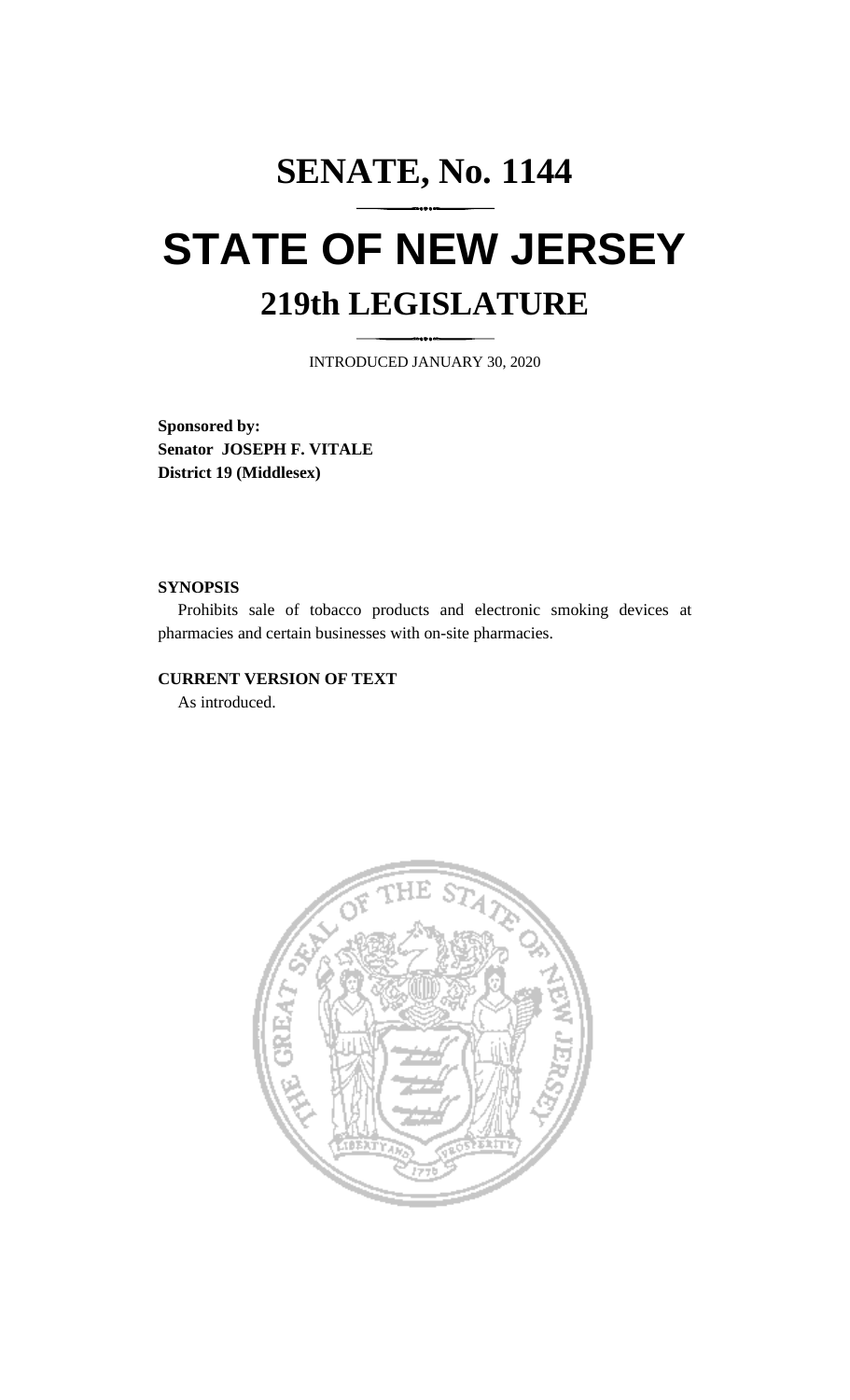## **S1144** VITALE

**AN ACT** concerning tobacco and electronic smoking devices and

 supplementing Title 2A of the New Jersey Statutes. **BE IT ENACTED** *by the Senate and General Assembly of the State of New Jersey:* 1. a. No person, either directly or indirectly by an agent or employee, or by a vending machine located on the premises, shall sell or offer for sale at a pharmacy practice site that has been issued a permit under P.L.2003, c.280 (C.45:14-40 et seq.), or at a business entity that has a pharmacy practice site located on its premises: (1) any cigarettes made of tobacco or of any other matter or substance which can be smoked, or any cigarette paper or tobacco in any form, including smokeless tobacco; or (2) any electronic smoking device that can be used to deliver nicotine or other substances to the person inhaling from the device, including, but not limited to, an electronic cigarette, cigar, cigarillo, or pipe, or any cartridge or other component of the device or related product. b. Nothing in subsection a. of this section shall be construed to prohibit a pharmacy practice site or business entity that has a pharmacy practice site located on its premises from selling or offering for sale smoking cessation products approved by the federal Food and Drug Administration, and nothing in subsection a. of this section shall be construed to prohibit a pharmacy practice site, or a business entity that has a pharmacy practice site located on its premises, that has been issued a medical cannabis dispensary permit pursuant to P.L.2009, c.307 (C.24:6I-1 et al.), from dispensing medical cannabis in any authorized form, as well as paraphernalia and related supplies, to registered qualifying patients. c. The owner of a pharmacy practice site or a business entity that has a pharmacy practice site located on its premises that violates the provisions of subsection a. of this section shall be liable to a civil penalty of not less than \$250 for the first violation, not less than \$500 for the second violation, and \$1,000 for the third and each subsequent violation. The civil penalty shall be collected pursuant to the "Penalty Enforcement Law of 1999," P.L.1999, c.274 (C.2A:58-10 et seq.), in a summary proceeding before the municipal court having jurisdiction. An official authorized by statute or ordinance to enforce the State or local health codes or a law enforcement officer having enforcement authority in that municipality may issue a summons for a violation of the provisions of subsection a. of this section, and may serve and execute all process with respect to the enforcement of this section consistent with the Rules of Court. A penalty recovered under the provisions of this subsection shall be recovered by and in the name of the State by the local health agency. The penalty shall be paid into the